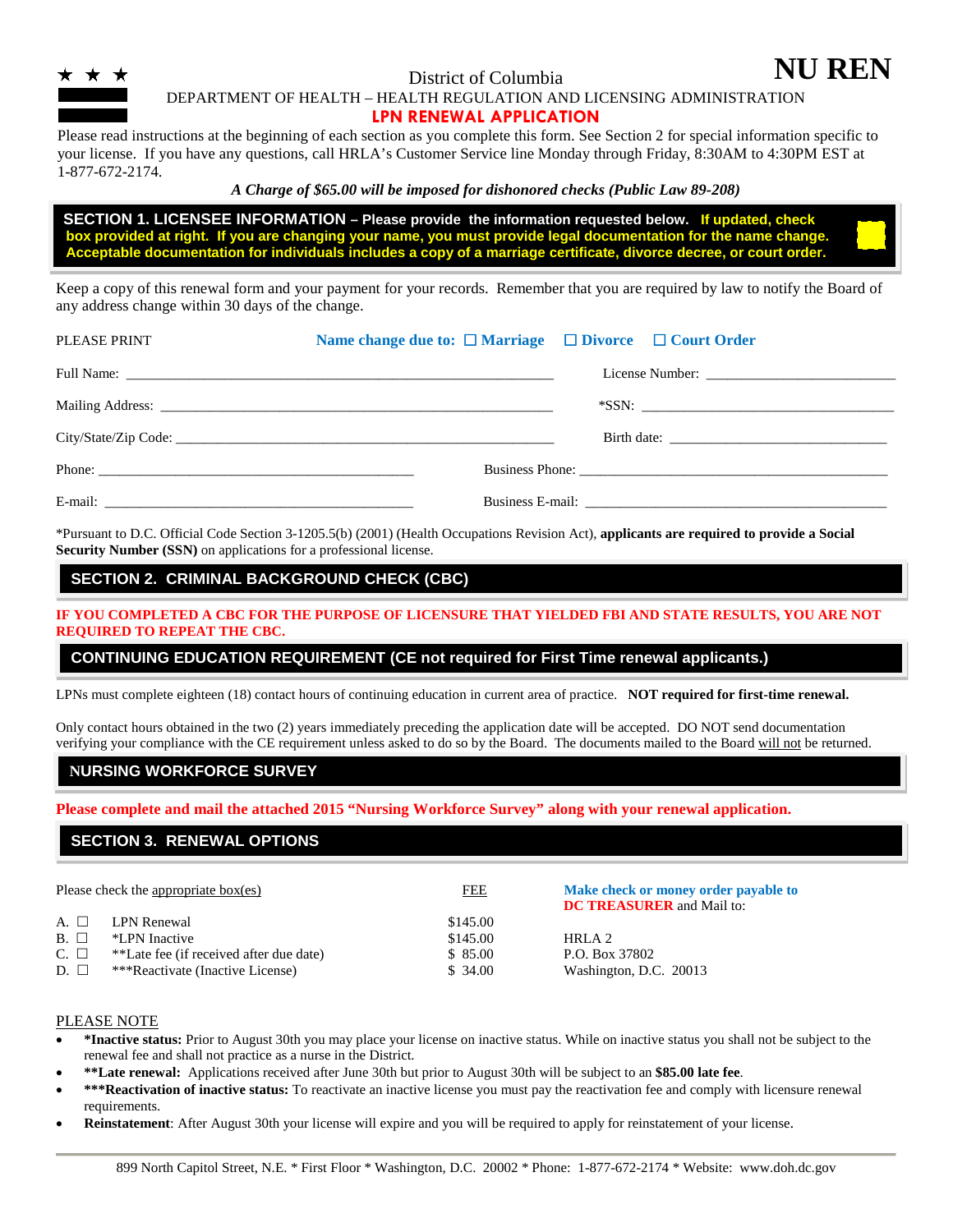## **SECTION 4. Questions – Applicants MUST answer all of the following questions.**

#### *Answer questions A through I by placing an "X" in the appropriate boxes. If you answer "Yes" to questions A through G below, you must provide full information and complete details on a separate sheet of paper, including copies of relevant court documents, and attach to this form.*

#### A. **Clean Hands Before Receiving a License or Permit Act of 1996 Certification Form Requirement.**

Please read the information below carefully before responding to this "yes" or "no" question, as **any false information provided requires that the Department of Health proceed immediately to revoke your License or Permit** for which you are now applying, and fine you one thousand dollars (\$1,000.00), pursuant to D.C. Official Code § 47-2864 (2001).

IF YOU ANSWER "YES" TO THIS QUESTION, PLEASE SUBMIT PROOF OF THE ARRANGEMENTS YOU HAVE MADE TO PAY THE OUTSTANDING DEBT. IF YOU DO NOT HAVE AN APPROVED PAYMENT SCHEDULE TO PAY THE AMOUNT YOU OWE OR IF NO APPEAL IS PENDING, THE LAW REQUIRES THAT YOUR APPLICATION BE DENIED.

As of this date, do you owe more than one hundred dollars (\$100.00) to the District of Columbia Government as a result of any of the following:

- 1. Fines, penalties, or interest assessed pursuant to D.C. Official Code Title 8, Chapter 8 (Litter Control Administrative Act of 1985);
- 2. Fines or interest assessed pursuant to D.C. Official Code Title 8, Chapter 9 (Illegal Dumping Enforcement Act of 1994);
- 3. Fines, penalties, or interest assessed pursuant to D.C. Official Code Title 2, Chapter 18 (Civil Infractions Act of 1985);
- 4. Past due taxes;
- 5. Past due District of Columbia Water and Sewer Authority service fees; or
- 6. Fines or penalties assessed pursuant to D.C. Official Code Title 50, Chapter 23 (Traffic Adjudication)?

**YES NO** □

The information presented above is in compliance with the requirement to submit with your application for licensure or permit under the *Clean Hands Before Receiving a License or Permit Act of 1996*, effective May 11, 1996 (D.C. Law 11-118, D.C. Code §47-2861 et seq.).

|    | B. Since your last renewal, have you been convicted or arrested for a crime or misdemeanor (other than minor traffic violations) not<br>previously reported to the Board?                                                                                                                                                                                                                                                      |            | NO                        |
|----|--------------------------------------------------------------------------------------------------------------------------------------------------------------------------------------------------------------------------------------------------------------------------------------------------------------------------------------------------------------------------------------------------------------------------------|------------|---------------------------|
|    | C. Since your last renewal:<br>(1) Have you withdrawn an application for licensure/certification/registration to practice your profession in any jurisdiction?<br>(2) Has any authority or peer review board taken adverse action against your license or privileges?<br>(3) Have you been or are you currently being investigated by any authority or peer review board for any violation of state,<br>federal, or local law? | YES.       | NO                        |
|    | (4) Has any authority or peer review board informed you of any pending charge(s) or investigation not previously reported to this<br><b>Board?</b>                                                                                                                                                                                                                                                                             |            |                           |
|    | D. Do you have a physical or mental condition that currently impairs your ability to practice your profession?                                                                                                                                                                                                                                                                                                                 | <b>YES</b> | <b>NO</b><br>$\mathsf{L}$ |
|    | E. Since your last renewal, have you been diagnosed or treated for substance abuse?                                                                                                                                                                                                                                                                                                                                            | <b>YES</b> | <b>NO</b><br>$\mathsf{L}$ |
| F. | Since your last renewal, have you been involved in a malpractice suit? If yes, provide date of incident, allegation, and disposition<br>of case.                                                                                                                                                                                                                                                                               | YES.       | NO.<br>$\perp$            |
|    | G. Since your last renewal, have you ever been terminated or asked to resign from employment?                                                                                                                                                                                                                                                                                                                                  | <b>YES</b> | NO.<br>$\mathsf{L}$       |
|    | H. Do you currently practice your profession in the District of Columbia?                                                                                                                                                                                                                                                                                                                                                      | <b>YES</b> | <b>NO</b><br>$\mathsf{L}$ |
|    | Will you have completed your Continuing Education as indicated in section 2, no later than June 30, 2015?                                                                                                                                                                                                                                                                                                                      | <b>YES</b> | <b>NO</b>                 |

## **SECTION 5. LICENSEE AFFIDAVIT**

*I hereby attest that the information given in this application, including all writings and exhibits attached hereto, is true and complete to the best of my knowledge. I understand that the making of a false statement on this application, including all writings and exhibits attached hereto, is punishable by criminal penalties.*

LICENSEE SIGNATURE LICENSEE NAME (Please print) DATE

\_\_\_\_\_\_\_\_\_\_\_\_\_\_\_\_\_\_\_\_\_\_\_\_\_\_\_\_\_\_\_\_\_\_\_\_\_\_\_\_\_\_ \_\_\_\_\_\_\_\_\_\_\_\_\_\_\_\_\_\_\_\_\_\_\_\_\_\_\_\_\_\_\_\_\_\_\_\_\_\_\_\_ \_\_\_\_\_\_\_\_\_\_\_\_\_\_\_\_\_\_\_\_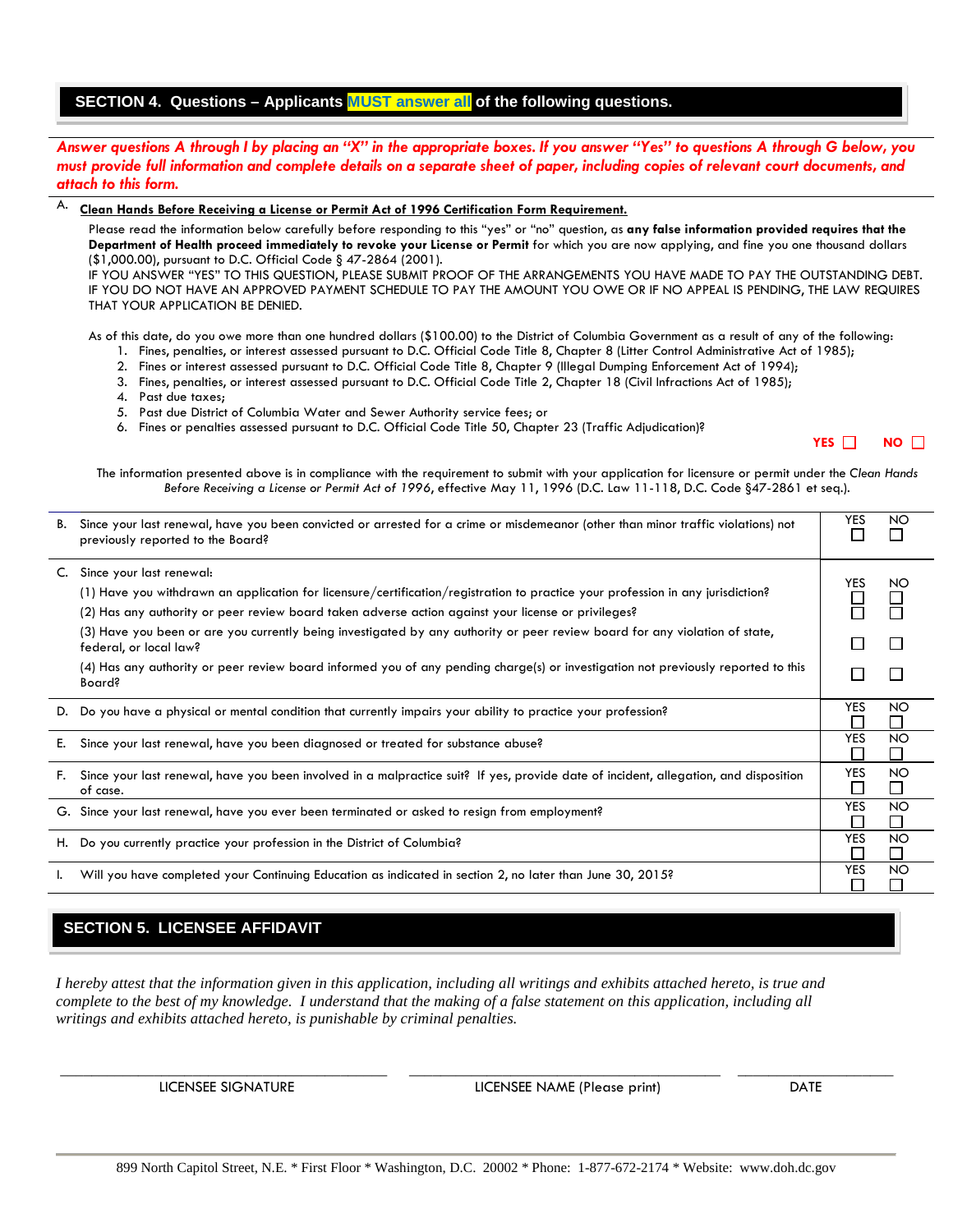

## **Government of the District of Columbia Department of Health**



**Health Regulation and Licensing Administration Board of Nursing**

Dear Nurse Colleagues,

On behalf of the District of Columbia Board of Nursing, I want to thank you for participating in this important workforce survey for Licensed Practical Nurses. Please take a few minutes to complete the attached workforce survey which will allow the Board of Nursing and the Health Regulation Licensing Administration (HRLA) to accurately capture, quantify, and analyze our current nursing workforce demographics. This survey will provide the information needed by the DC health care community to develop strategies for building the capacity needed to meet the workforce needs of the future.

## **The data will be used for workforce statistical analyses and reporting purposes ONLY.**

We appreciate your cooperation and support.

Thank you,

Cathy S. Borris-Hale, RN, MHA, BSN Chairperson District of Columbia Board of Nursing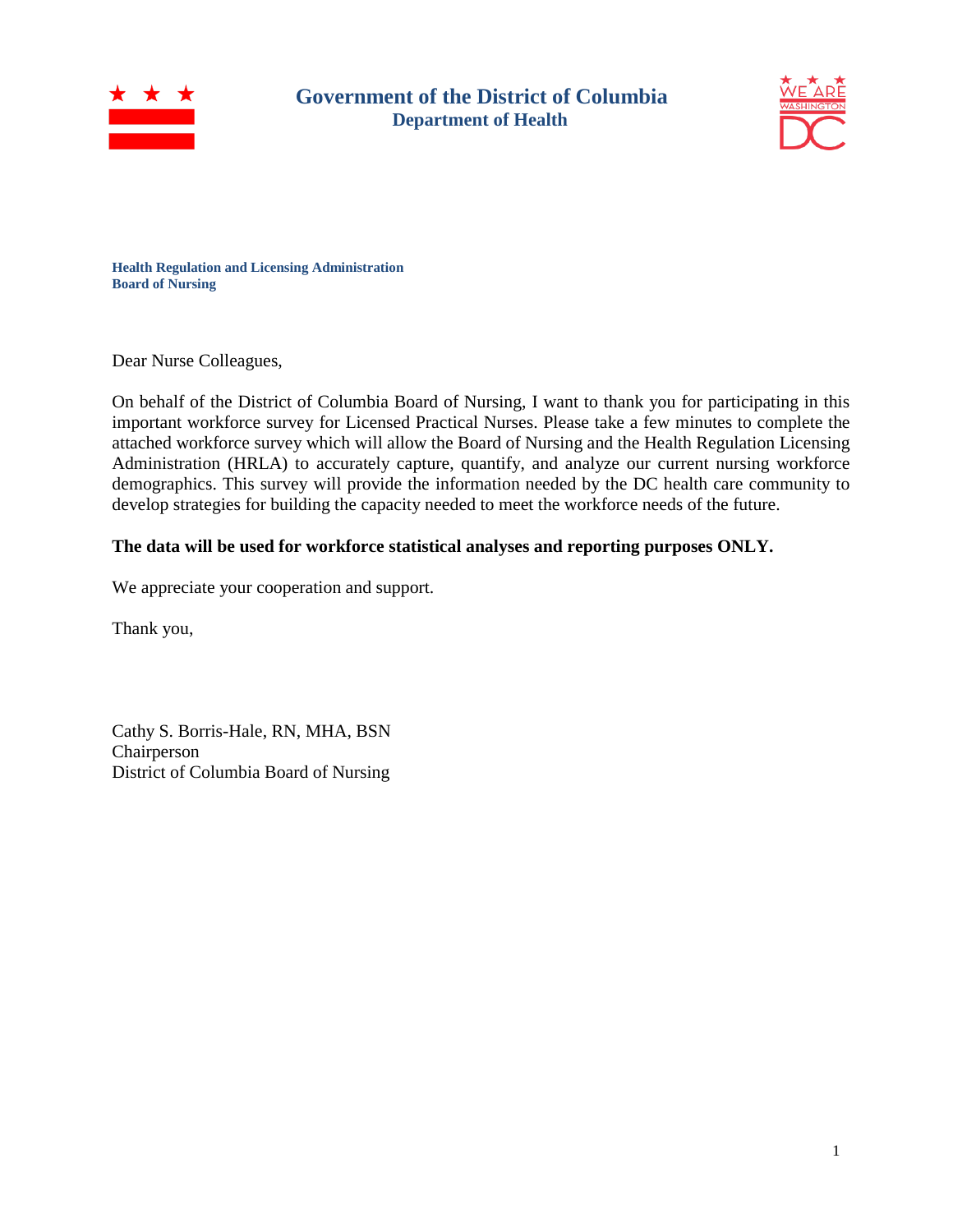# District of Columbia Board of Nursing 2015 - Nursing Workforce Survey

| 1. Jurisdiction                                                                                                                                                                                                                   |
|-----------------------------------------------------------------------------------------------------------------------------------------------------------------------------------------------------------------------------------|
| 2. License Number                                                                                                                                                                                                                 |
| $3.$ First Name $\rule{1em}{0.15mm}$                                                                                                                                                                                              |
| 4. Last Name _____                                                                                                                                                                                                                |
| 5. What is your gender?<br>a. Male<br>b. Female                                                                                                                                                                                   |
| 6. What is your race/ethnicity? (Mark all that apply)<br>a. American Indian or Alaska Native<br>h. Asian<br>c. Black/African American<br>d. Native Hawaiian or Other Pacific Islander<br>e. White/Caucasian<br>f. Hispanic/Latino |
| 7. What is your date of birth?                                                                                                                                                                                                    |

8. What type of nursing degree/credential qualified you for your first U.S. nursing license? a. Vocational/Practical certificate-nursing

9

1

- b. Diploma-nursing
- c. Associate degree-nursing

Month Day Year

- d. Baccalaureate degree-nursing
- e. Master's degree-nursing
- f. Doctoral degree-nursing
- 9. What is the name of the school (education program) you graduated from that qualified you for your first U.S. RN license?

 $\overline{\phantom{a}}$  , and the contract of the contract of the contract of the contract of the contract of the contract of the contract of the contract of the contract of the contract of the contract of the contract of the contrac

## 10. In what city and state was this education program located?

 $\overline{\phantom{a}}$  ,  $\overline{\phantom{a}}$  ,  $\overline{\phantom{a}}$  ,  $\overline{\phantom{a}}$  ,  $\overline{\phantom{a}}$  ,  $\overline{\phantom{a}}$  ,  $\overline{\phantom{a}}$  ,  $\overline{\phantom{a}}$  ,  $\overline{\phantom{a}}$  ,  $\overline{\phantom{a}}$  ,  $\overline{\phantom{a}}$  ,  $\overline{\phantom{a}}$  ,  $\overline{\phantom{a}}$  ,  $\overline{\phantom{a}}$  ,  $\overline{\phantom{a}}$  ,  $\overline{\phantom{a}}$ 

City State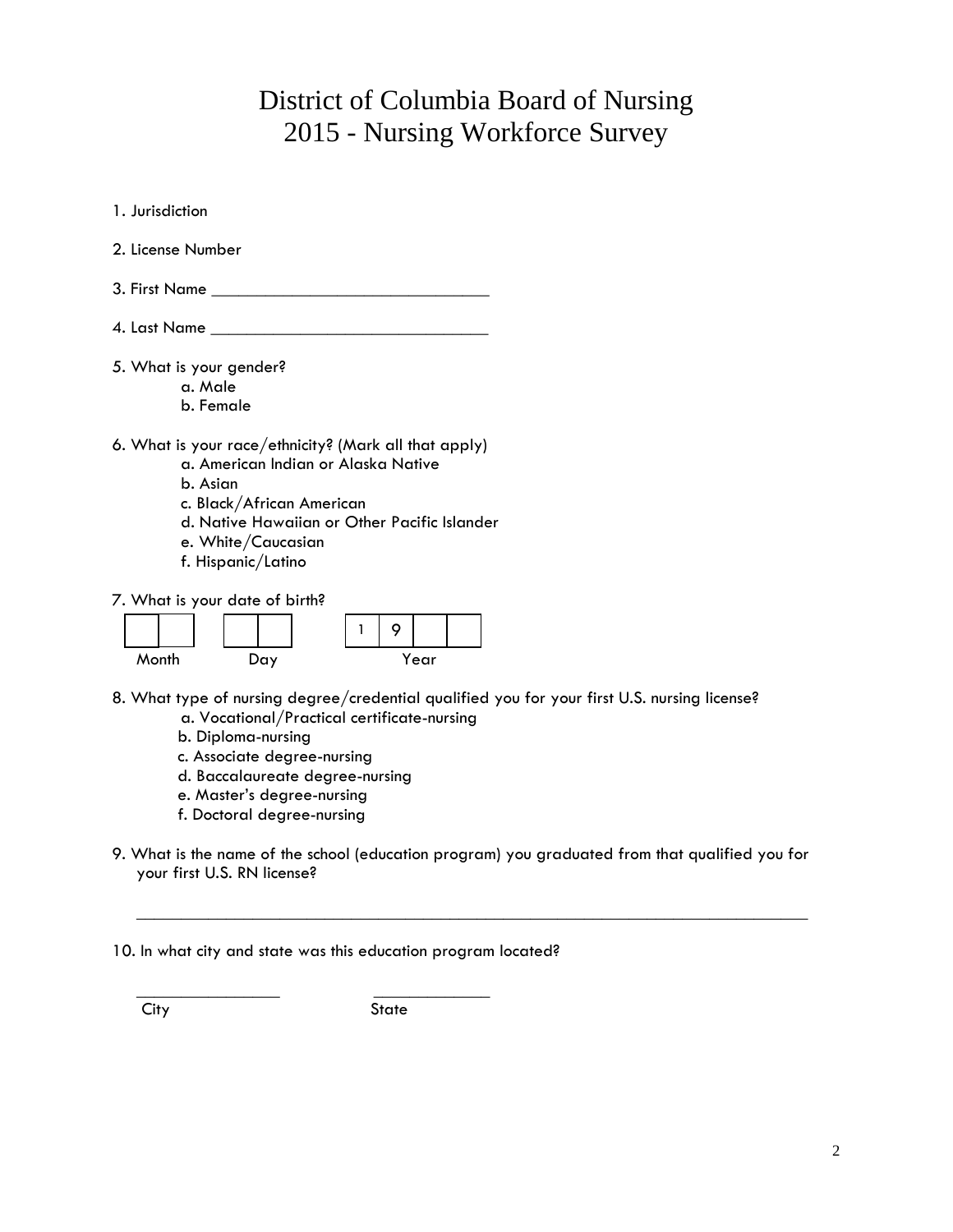- 11. What is your highest level of education?
	- a. Vocational/Practical certificate-nursing
	- b. Diploma-nursing
	- c. Associate degree-nursing
	- d. Associate degree-other field
	- e. Baccalaureate degree-nursing
	- f. Baccalaureate degree-other field
	- g. Master's degree-nursing
	- h. Master's degree-other field
	- i. Doctoral degree-nursing
	- j. Doctoral degree-other field
- 12. What type of license do you currently hold?
	- a. RN
	- b. LPN
	- c. Advanced Practice RN license (include all advanced license statuses in your state)
- 13. What is the status of the license currently held?
	- a. Active
	- b. Inactive
- 14. Are you currently licensed/certified as a…
	- a. Nurse Practitioner
	- b. Clinical Nurse Specialist
	- c. Certified Registered Nurse Anesthetist
	- d. Certified Nurse Midwife
	- e. Not licensed/certified as any of the above
- 15. What is your employment status? (Mark all that apply)
	- a. Actively employed in nursing
		- i. Yes
			- 1. Full-time
			- 2. Part-time
			- 3. Per diem
		- ii. No
	- b. Actively employed in a field other than nursing
		- i. Yes
			- 1. Full-time
			- 2. Part-time
			- 3. Per diem
		- ii. No
	- c. Working in nursing only as a volunteer
	- d. Unemployed
		- i. Seeking work as a nurse
		- ii. Not seeking work as a nurse
	- e. Retired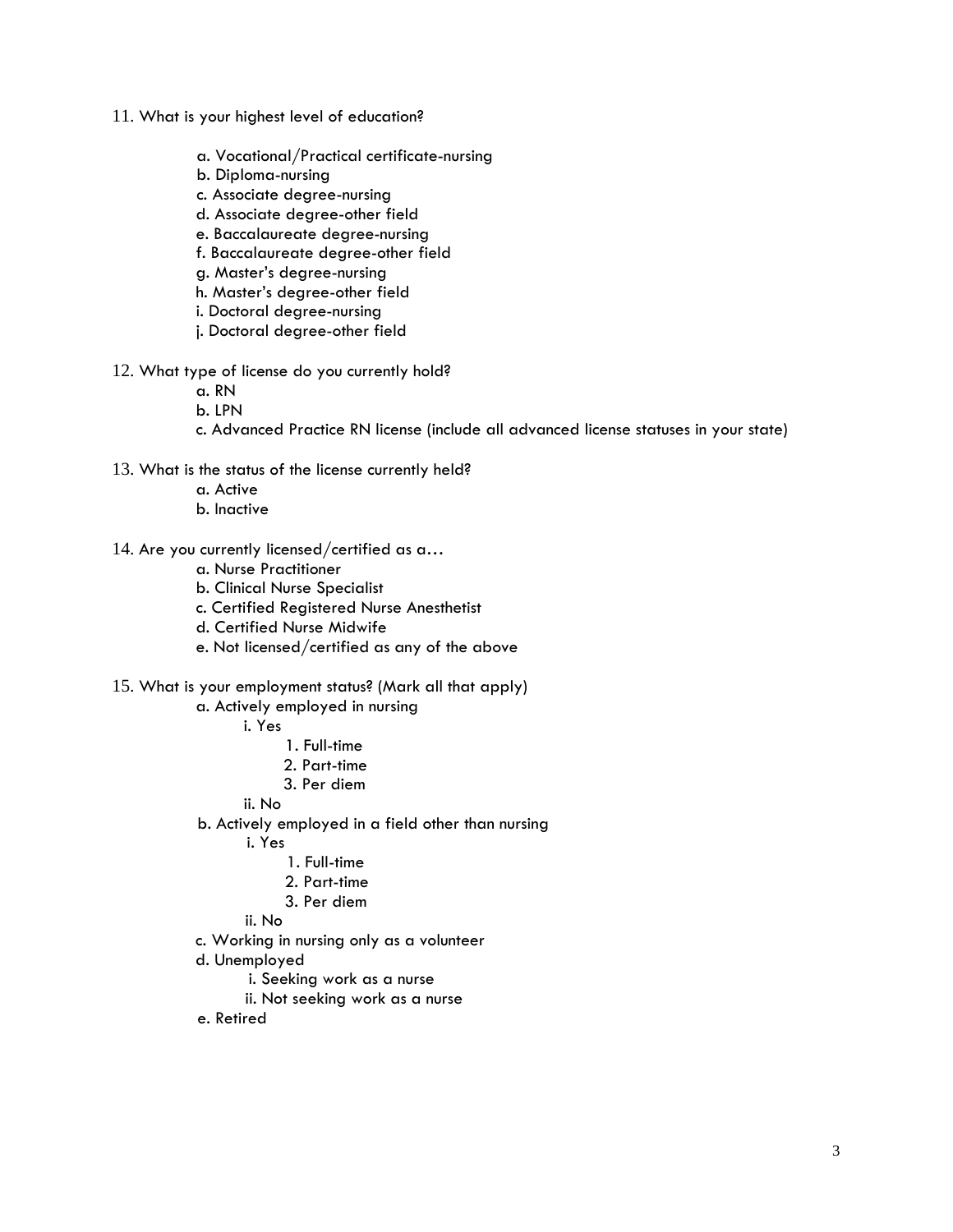- 16. If unemployed, please indicate the reasons.
	- a. Taking care of home and family
	- b. Disabled
	- c. Inadequate Salary
	- d. School
	- e. Difficulty in finding a nursing position
	- f. Other\_\_\_\_\_\_\_\_\_\_\_\_\_\_\_\_\_\_\_\_\_\_\_\_\_\_\_\_\_\_\_\_\_\_\_\_\_\_\_\_\_\_\_\_\_\_\_\_\_\_\_

17. In how many positions are you currently employed as a nurse?

- a. 1 b. 2 c. 3 or more
- 18. How many hours do you work during a typical week in all your nursing positions?



19. Please indicate the state and zip code of your primary employer.

| State/Jurisdiction |  |  |  |  |  |  |
|--------------------|--|--|--|--|--|--|
|                    |  |  |  |  |  |  |

- 20. Please identify the type of setting that most closely corresponds to your primary nursing practice position.
	- a. Hospital
	- b. Nursing Home/Extended Care/Assisted Living Facility
	- c. Home Health
	- d. Correctional Facility
	- e. Academic Setting
	- f. Public Health
	- g. Community Health
	- h. School Health Service
	- i. Occupational Health
	- j. Ambulatory Care Setting
	- k. Insurance Claims/Benefits
	- l. Policy/Planning/Regulatory/Licensing Agency
	- m. Other
- 21. Please identify the position title that most closely corresponds to your primary nursing practice position.
	- a. Consultant/Nurse Researcher
	- b. Nurse Executive
	- c. Nurse Manager
	- d. Nurse Faculty
	- e. Advanced Practice Nurse
	- f. Staff Nurse
	- g. Other-Health Related
	- h. Other-Not Health Related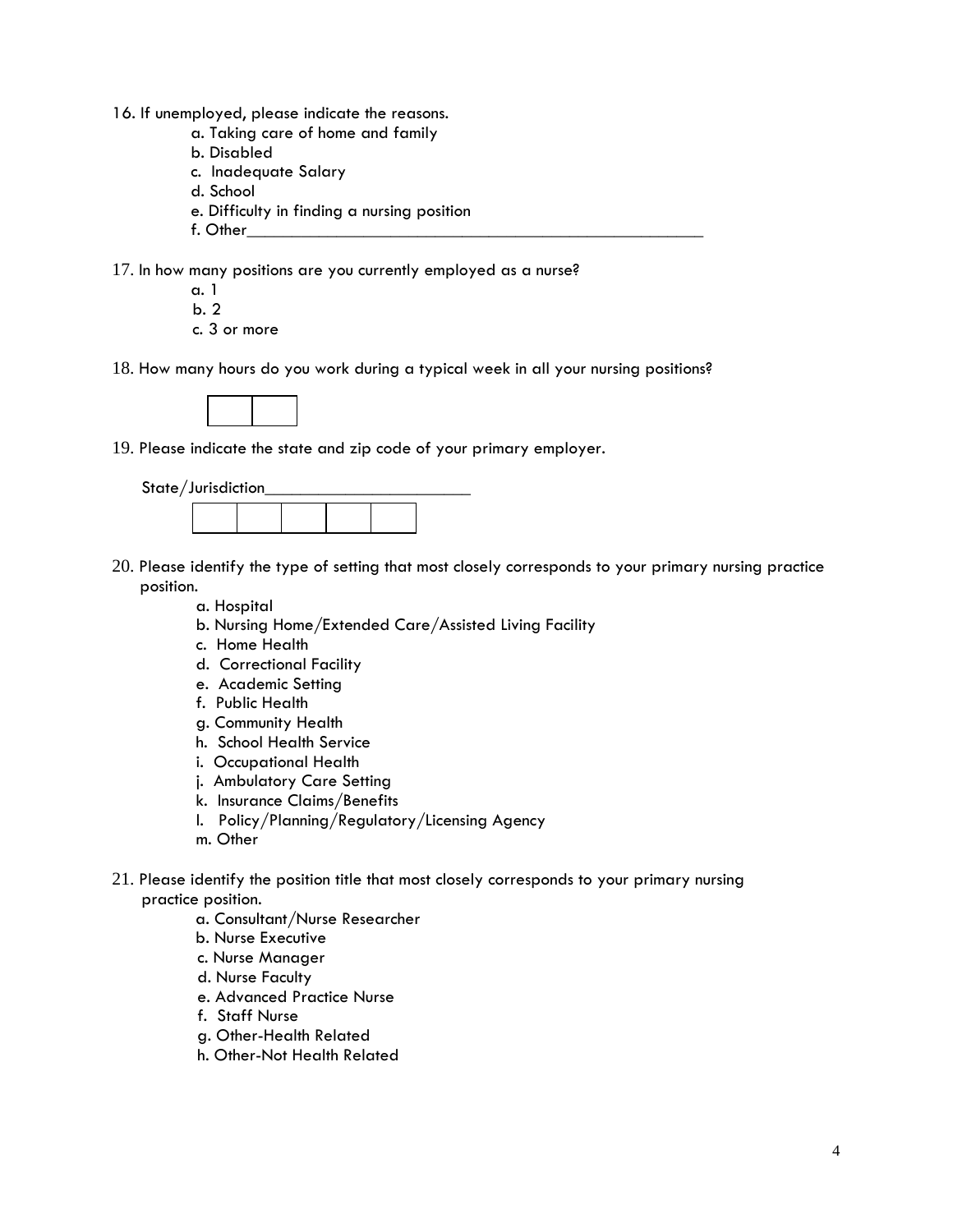- 22. Please identify the employment specialty that most closely corresponds to your primary nursing practice position.
	- i. Acute care/Critical Care
	- ii. Adult Health/Family Health
	- iii. Anesthesia
	- iv. Community
	- v. Geriatric/Gerontology
	- vi. Home Health
	- vii. Maternal-Child Health
	- viii. Medical Surgical
	- ix. Occupational health
	- x. Oncology
	- xi. Palliative Care
	- xii. Pediatrics/Neonatal
	- xiii. Public Health
	- xiv. Psychiatric/Mental Health/Substance Abuse
	- xv. Rehabilitation
	- xvi. School Health
	- xvii. Trauma
	- xviii. Women's Health
		- xix. Other
	- b. Please identify the type of setting that most closely corresponds to your secondary nursing practice position.
		- i. Hospital
		- ii. Nursing Home/Extended Care/Assisted Living Facility
		- iii. Home Health
		- iv. Correctional Facility
		- v. Academic Setting
		- vi. Public Health
		- vii. Community Health
		- viii. School Health Service
		- ix. Occupational Health
		- x. Ambulatory Care Setting
		- xi. Insurance Claims/Benefits
		- xii. Policy/Planning/Regulatory/Licensing Agency
		- xiii. Other
		- xiv. No Secondary Practice Position
	- c. Please identify the position title that most closely corresponds to your secondary nursing practice position.
		- i. Consultant/Nurse Researcher
		- ii. Nurse Executive
		- iii. Nurse Manager
		- iv. Nurse Faculty
		- v. Advanced Practice Nurse
		- vi. Staff Nurse
		- vii. Other-Health Related
		- viii. Other-Not Health Related
		- ix. No Secondary Practice Position